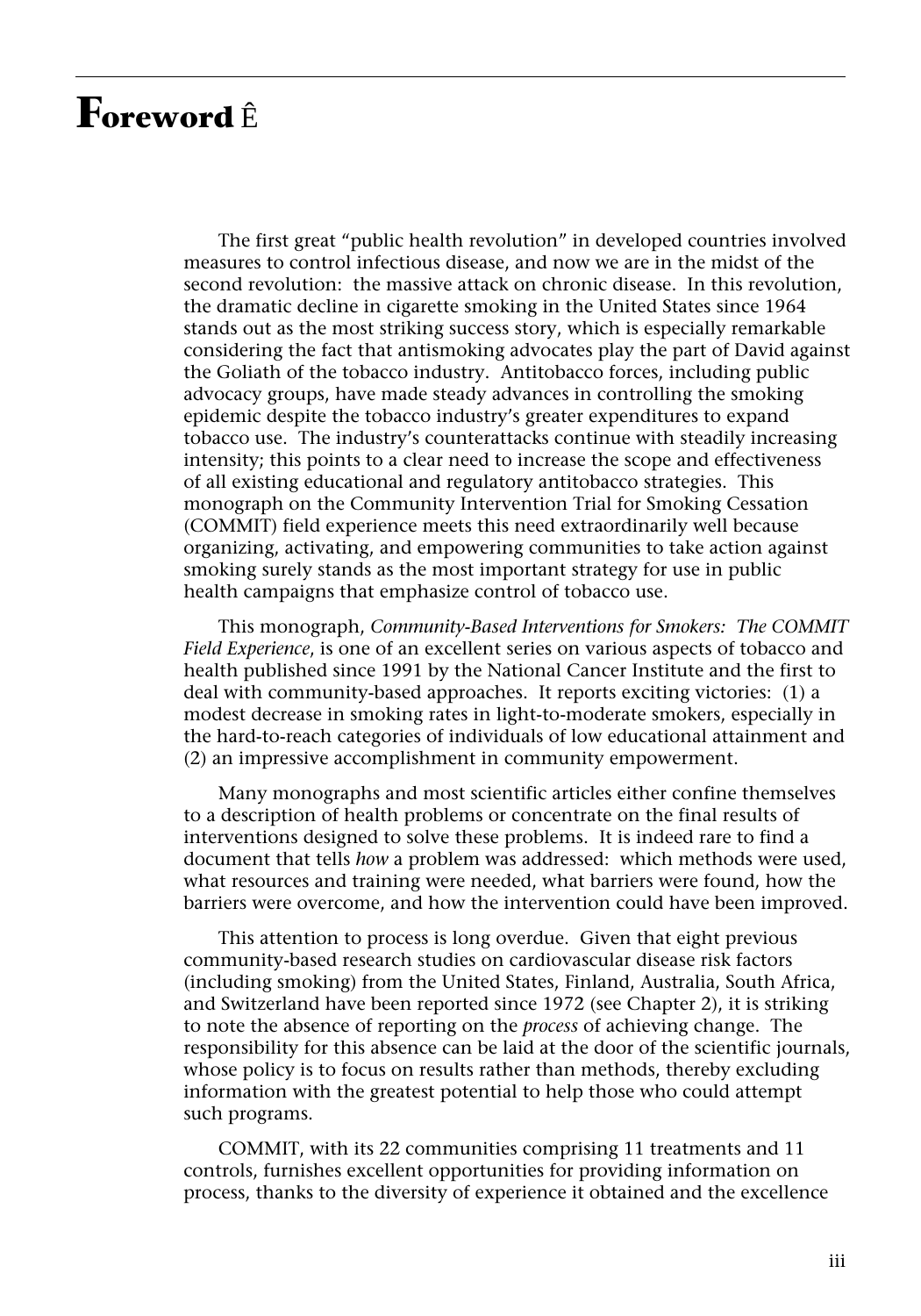of its recordkeeping. These factors allow for good estimates of effort expended and results achieved for multiple intervention strategies carried out in varied settings, such as the media, health care venues, worksites, community organizations, and schools.

The authors deserve great praise for putting together 14 chapters of such value and usefulness. The resultant state-of-the-art compendium will serve policymakers and practitioners who wish to attempt community-based programs for virtually any health problem that requires broad community participation. That COMMIT was organized as a research project gives it the credibility needed to promote it as a blueprint for success. Both successes and failures are described, and programs in both the United States and Canada are described in enough detail to let us appreciate not only the logic of planning and methods of intervention but also the human drama involved.

Jane Farquharson, a community health specialist from Dalhousie University, Nova Scotia, Canada, has said, "Scientists learn from data, people learn from stories." Stories in this case are the monograph's details of process, as mentioned earlier. Lest scientists become offended, one can add that scientists interpret data as well, but it is only as activists that they, together with the people they help, can create community change. The stories of Chapters 5 through 13 are the how-to section of this document and give the information and inspiration needed to plan and implement simple or complex community intervention programs.

These chapters, whose stories are rich with lessons that will guide future community work, are the "trees" of the monograph. The "forest" is the ability of COMMIT to demonstrate the power of the people to better their lives by collaborating toward a shared goal. In the 19th century, the French writer and politician Alexis de Tocqueville labeled this country a "nation of joiners"—a trait he found admirable. COMMIT illustrates this American characteristic more than 100 years later, showing how members of the 11 treatment communities joined in a common cause for health.

De Tocqueville's symbolic nation of joiners was demonstrated in the community Boards and their task forces, which were created early in the 11 COMMIT communities. As organized events proceeded and gained recognition, community involvement increased manyfold. COMMIT's successes in creating community events ("magnet events") tell the world how ferment from "below" (from the people of a community) can change their local world. For example, imagine the excitement in Bellingham, WA, as COMMIT staff members paraded in giant turkey costumes, or during an annual parade, in giant cigarette costumes!

Each element of COMMIT's multicomponent campaign represented an innovation—as so often happens when pioneering efforts are made. Many barriers were encountered along the way, sometimes to be overcome by luck, sometimes by ingenuity and perseverance, sometimes not at all.

COMMIT staff members encountered a dramatic barrier as they worked toward adoption of smoke-free school policies in two communities. In each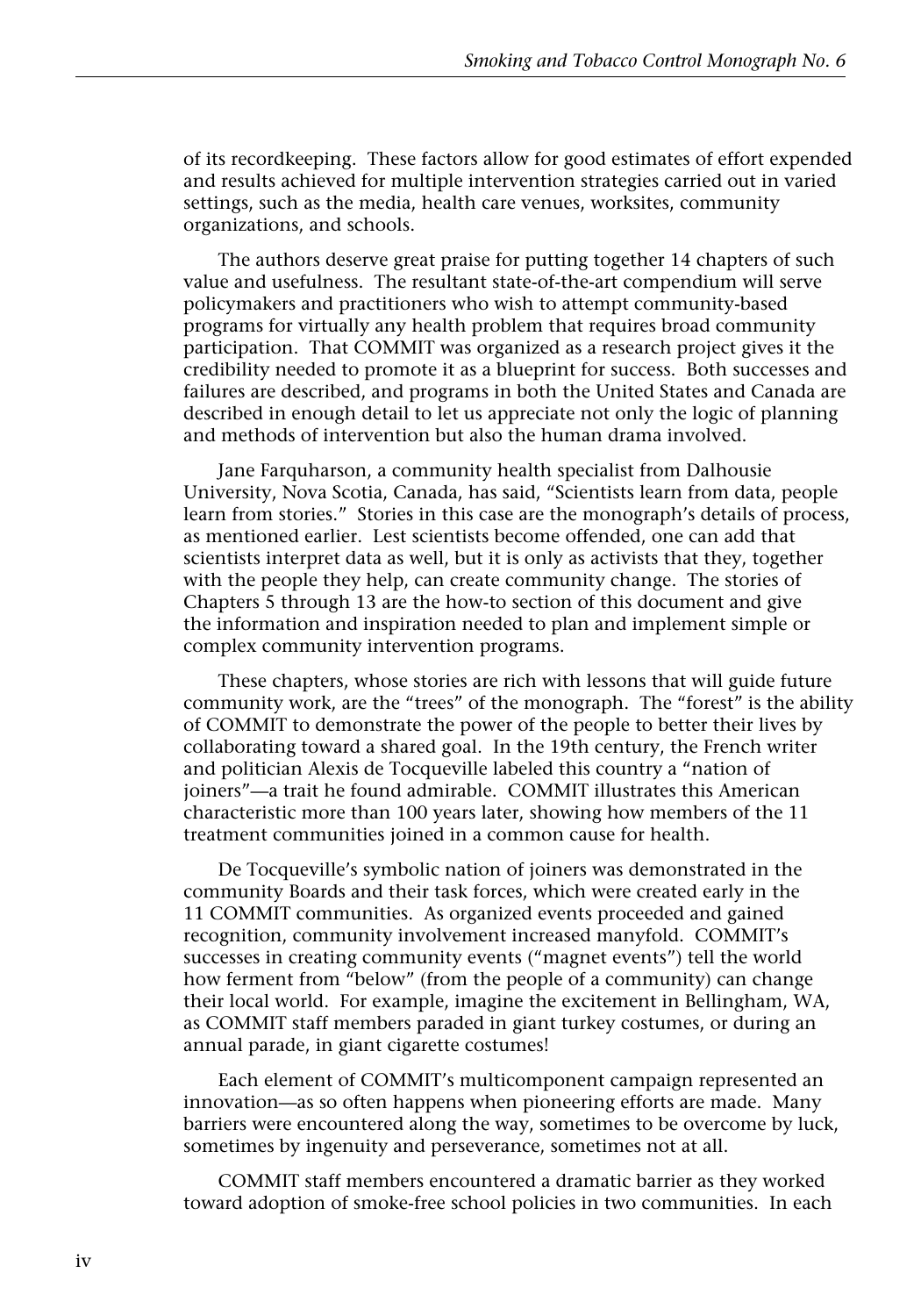instance, a single school board member who was a smoker blocked the policy change. The obstacle was overcome in only one of these communities, after intense public discussion sparked by a COMMIT Board member's letter to the editor of the local newspaper. Thus, a committed Board member bore out the wisdom inherent in this quote from anthropologist, Margaret Mead, "Never doubt the ability of a few dedicated individuals to change the world, indeed, it is the only way it ever has." COMMIT, as a laboratory, teaches us how to create many such dedicated individuals whose talents were enhanced, for example, during service on the task forces.

The story of many examples of barriers overcome during the COMMIT trial is a heartening antidote to the undercurrent of cynicism, fear, and alienation that exists in the United States today. The ultimate power of the COMMIT monograph will manifest itself when this message of hope (we can improve our lives if we work together in common cause) and suggestions of how to accomplish change are disseminated widely to those who need encouragement.

One community was remarkably successful in "stirring the pot" and putting the hazards of smoking at the top of the community's agenda through skillful use of media advocacy. As such experts in social marketing as Drs. June Flora and Craig Lefebvre have pointed out, a successful message often can be grafted onto a topic that already has captured the public's attention. At the height of the great public debate over the possibility of harmful contaminants in a shipment of Chilean grapes, the COMMIT staff in Medford/Ashland, OR, was able to show that the cyanide content of inhaled cigarette smoke was potentially much more toxic than the grape's pesticide content.

Another COMMIT success was the finding that young people were surprisingly effective as catalysts for change. This observation highlights another tenet of social marketing: Messages should be delivered by highly credible people. COMMIT interventionists discovered that many young people were eager to help and were often remarkably successful in garnering the public's attention. An exciting example occurred during an attempt by COMMIT to decrease illegal sales of cigarettes to minors in Raleigh, NC. Three months earlier, the city council had rejected COMMIT's proposal to restrict vending machine cigarette sales, but after one adolescent's testimony council members rapidly approved the new legislation. The testimony in part simply stated, "You can't educate vending machines."

Community empowerment, including use of volunteers, perhaps the most important COMMIT result, is evident from all community stories but was carefully quantified as well; 94 percent of seven categories of process objectives were achieved and 99 percent for the category "Mobilization of Boards and Task Forces."

Given the impressive success in community empowerment, which also can be called a "bottom-up" approach, a major question is how best to harness the power of newly activated members of any community. First is